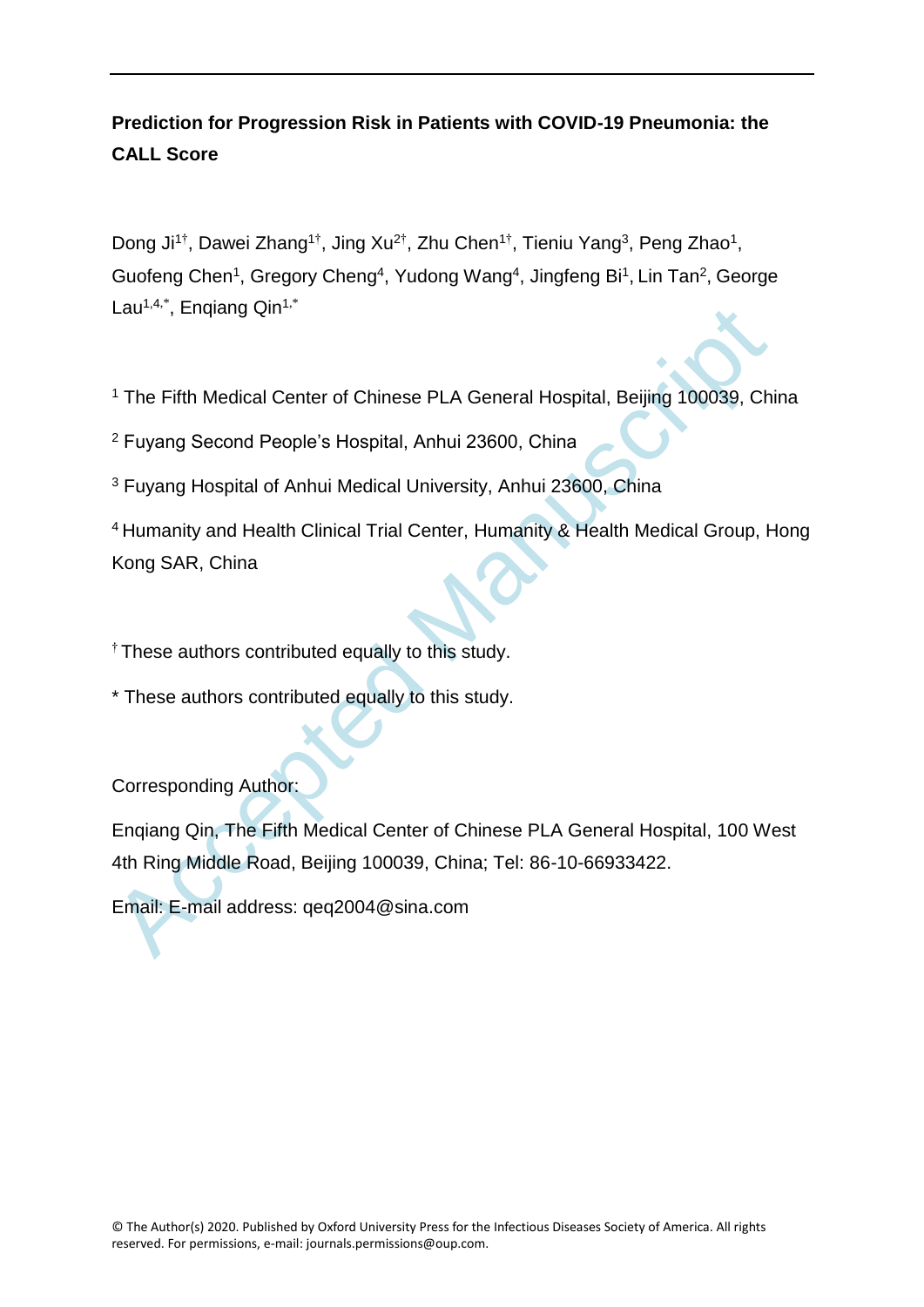## **Summary**

This multi-center retrospective study showed underlying comorbidity, older age, higher LDH and lower lymphocyte count were independent high-risk factors associated with COVID-19 progression, and a novel scoring model (CALL score) can predict the progression with optimal sensitivity and specificity.

Accepted Manuscri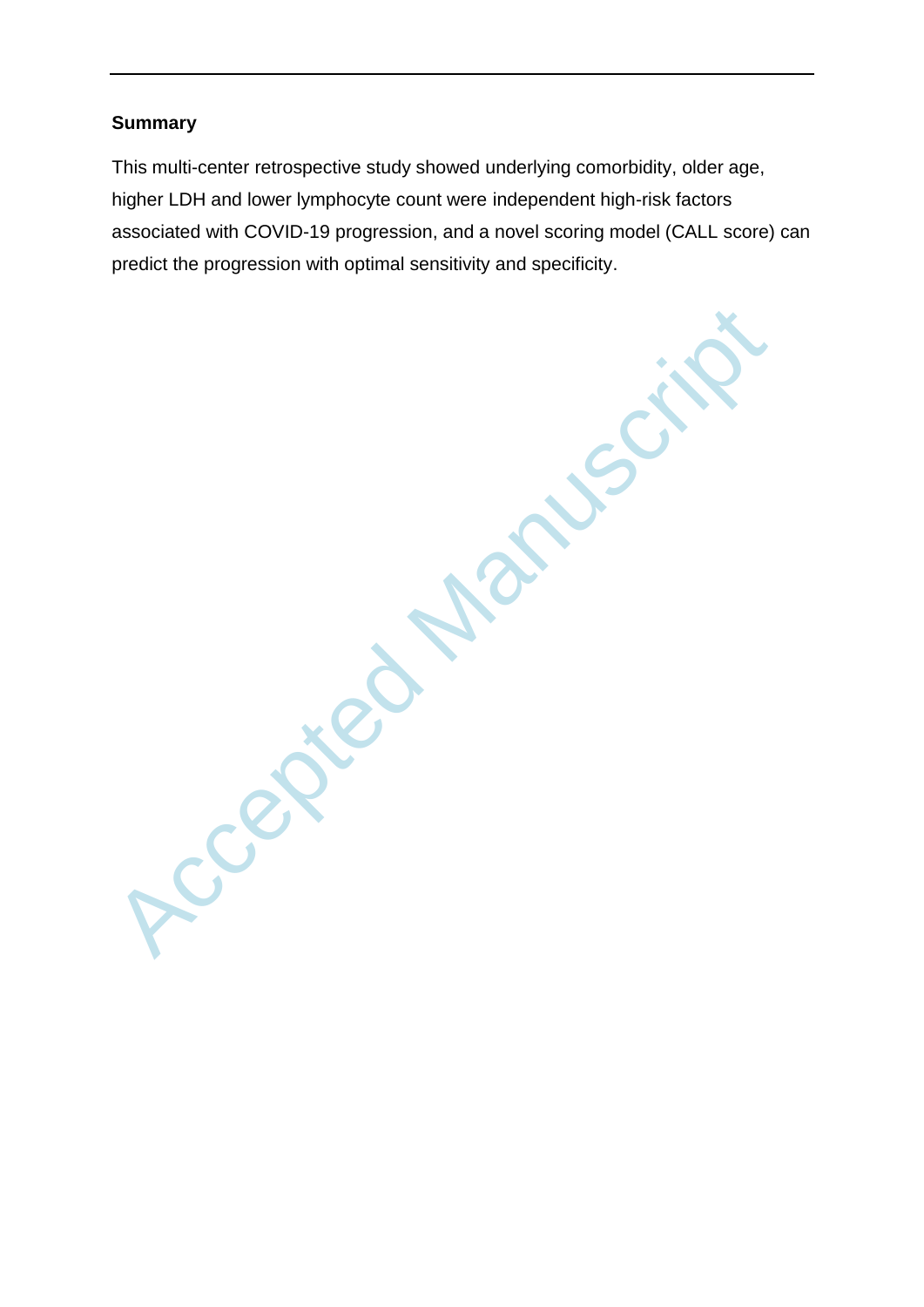#### **Abstract**

*Background***.** We aimed to clarify the high-risk factors with multivariate analysis and establish a prediction of disease progression, so as to help clinicians to better choose therapeutic strategy.

*Methods.* All the consecutive patients with COVID-19 admitted to Fuyang second people's hospital or the fifth medical center of Chinese PLA general hospital between January 20 and February 22, 2020, were enrolled and their clinical data were retrospectively collected. Multivariate COX regression was used to identify the risk factors associated with progression, and then were incorporated into the nomogram to establish a novel prediction scoring model. ROC was used to assess the performance of the novel model.

**Methods.** All the consecutive patients with COVID-19 admitted to Fuyang<br>second people's hospital or the fifth medical center of Chinese PLA general<br>hospital between January 20 and February 22, 2020, were enrolled and the *Results.* Overall, 208 patients were divided into stable group (n=168, 80.8%) and progressive group (n=40,19.2%) based on whether their conditions worsened during the hospitalization Univariate and multivariate analysis showed that comorbidity, older age, lower lymphocyte and higher lactate dehydrogenase at presentation were independent high-risk factors for COVID-19 progression. Incorporating these 4 factors, the nomogram achieved good concordance indexes of 0.86 (95%CI 0.81 - 0.91), and had well-fitted calibration curves. A novel scoring model, named as CALL, was established, and its area under ROC was 0.91 (95% CI 0.86 to 0.94). Using a cutoff value of 6 points, the positive and negative predictive values were 50.7% (38.9% - 62.4%) and 98.5% (94.7% - 99.8%), respectively.

**Conclusion.** Using the CALL score model, clinicians can improve the therapeutic effect and reduce the mortality of COVID-19 with more accurate and reasonable resolutions on medical resources.

*Key words.* coronavirus; COVID-19; prediction; nomogram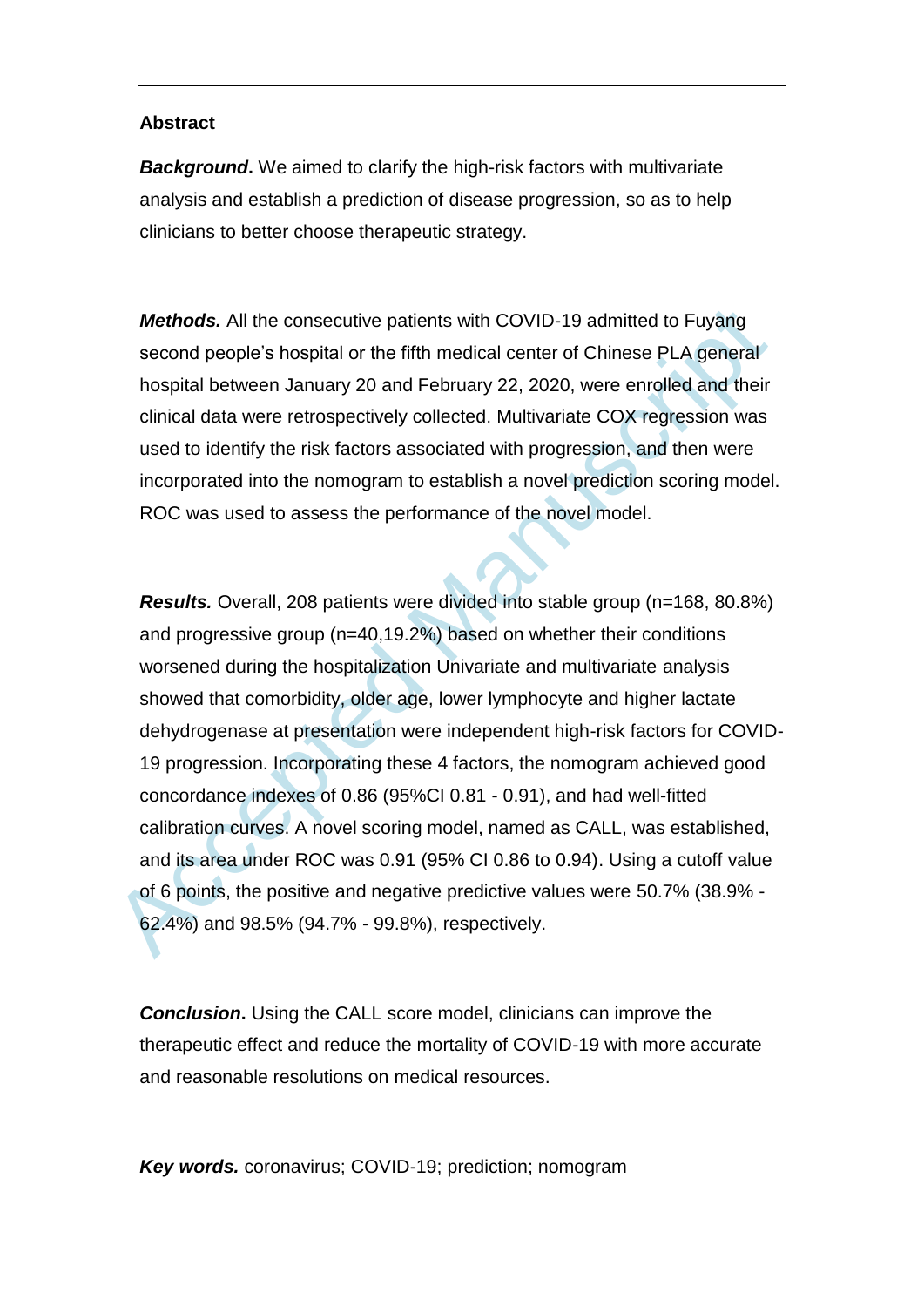The outbreak of coronavirus disease 2019 (COVID-19) due to SARS-CoV-2 infection has influenced all provinces of China and spread to over 180 countries worldwide since January 2020 [1]. The number of new and severe cases have been increasing rapidly daily due to the easy transmissibility of the virus by patients with only mild illness or asymptomatic carriers [2]. Many countries have made emergency responses and adopted strict measures like locking down cities or regions. The world Health Organization (WHO) had declared COVID-19 a pandemic on March 11, 2020 [3]. The large number of infected persons result in tremendous unmet medical demands and unresolved personal protective equipment shortage in many countries.

locking down cities or regions. The world Health Organization (WHO) had<br>declared COVID-19 a pandemic on March 11, 2020 [3]. The large number of<br>infected persons result in tremendous unmet medical demands and<br>unresolved per With increasing case numbers and clinical experiences, more and more detailed information about COVID-19 pneumonia has been revealed. Huang et al [4] first reported clinical manifestations of 41 patients infected with SARS-CoV-2 and observed that ICU patients had higher plasma levels of cytokines compared with non-ICU patients. Chen et al [5] found that the infection more likely affected older males with comorbidities. Wang et al [6] compared clinical parameters of severe and non-severe cases in 138 hospitalized patients. Again, patients who required ICU care were significantly older and more likely to have underlying comorbidities, such as hypertension, diabetes, cardiovascular disease and cerebrovascular disease. However, all above studies were single center and univariate analysis-based studies without considering the influence of confounding factors because of small sample sizes.

Therefore, clarifying the independent high-risk factors with multivariate analysis and establishing an accurate prediction of progression of COVID-19 become desirable. In the present study, we used COX proportional regression and nomogram to provide an evidence-based, factors-weighted, highly accurate risk estimation model to help clinicians to better choose therapeutic strategy. To our knowledge, this scoring prediction model is the first nomogram for progressive risk estimation in patients with COVID-19.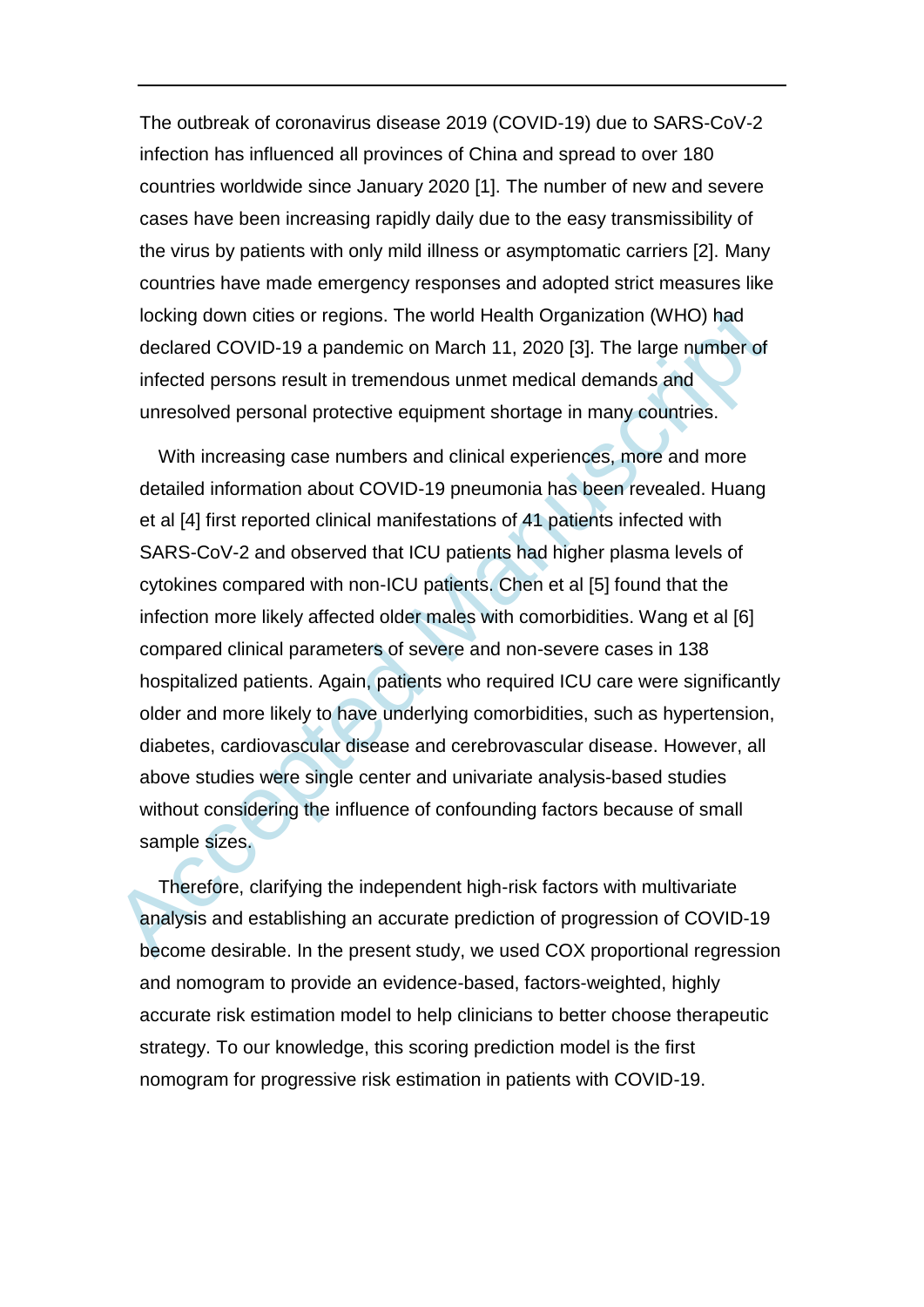#### **METHODS**

#### **Study Population**

of Chinese PLA general hospital (PLAGH), Beijing (2020005D). Written<br>informed consent was waived in view of the designated hospital for new<br>emerging infectious diseases. Both FYSPH in Anhui Province and the fifth<br>medical This study was approved by both the Ethics Committees of Fuyang Second People's Hospital (FYSPH), Anhui (20200303006) and the fifth medical center of Chinese PLA general hospital (PLAGH), Beijing (2020005D). Written informed consent was waived in view of the designated hospital for new emerging infectious diseases. Both FYSPH in Anhui Province and the fifth medical center of PLAGH in Beijing (center two) were assigned as COVID-19 treatment center on January 20, 2020. Patients presenting with severe COVID-19 were excluded. For this retrospective, non-interventional study, we enrolled all patients with confirmed COVID-19 admitted to either of the two centers since January 20, 2020. COVID-19 was diagnosed based on the WHO interim guidance [7] and guidance for corona virus disease 2019 issued by National Health Commission of China [8]. The presence of SARS-CoV-2 in respiratory specimens was confirmed using real-time reverse-transcriptase polymerase chain reaction (RT-PCR) assay by local district level and municipal Center for Diseases Prevention and Control (CDC), as described previously [4]. The exclusion criteria were primary infection by other pathogens, such as bacteria, fungi, other respiratory virus, mycoplasma, or chlamydia. Comorbidity was defined as having at least one of the followings: hypertension, diabetes, cardiovascular disease, liver disease, asthma, chronic lung disease, HIV infections and malignancy for at least 6 months. Severe COVID-19 was defined as at least one of the followings, respiratory rate  $\geq 30$ breaths/min, resting oxygen saturation  $\leq$  93%, PaO<sub>2</sub>/FiO<sub>2</sub>  $\leq$  300 mmHg or requirement of mechanical ventilation. Progression to severe COVID-19 was development of one or more of the above or worsening of lung CT findings during the observation period.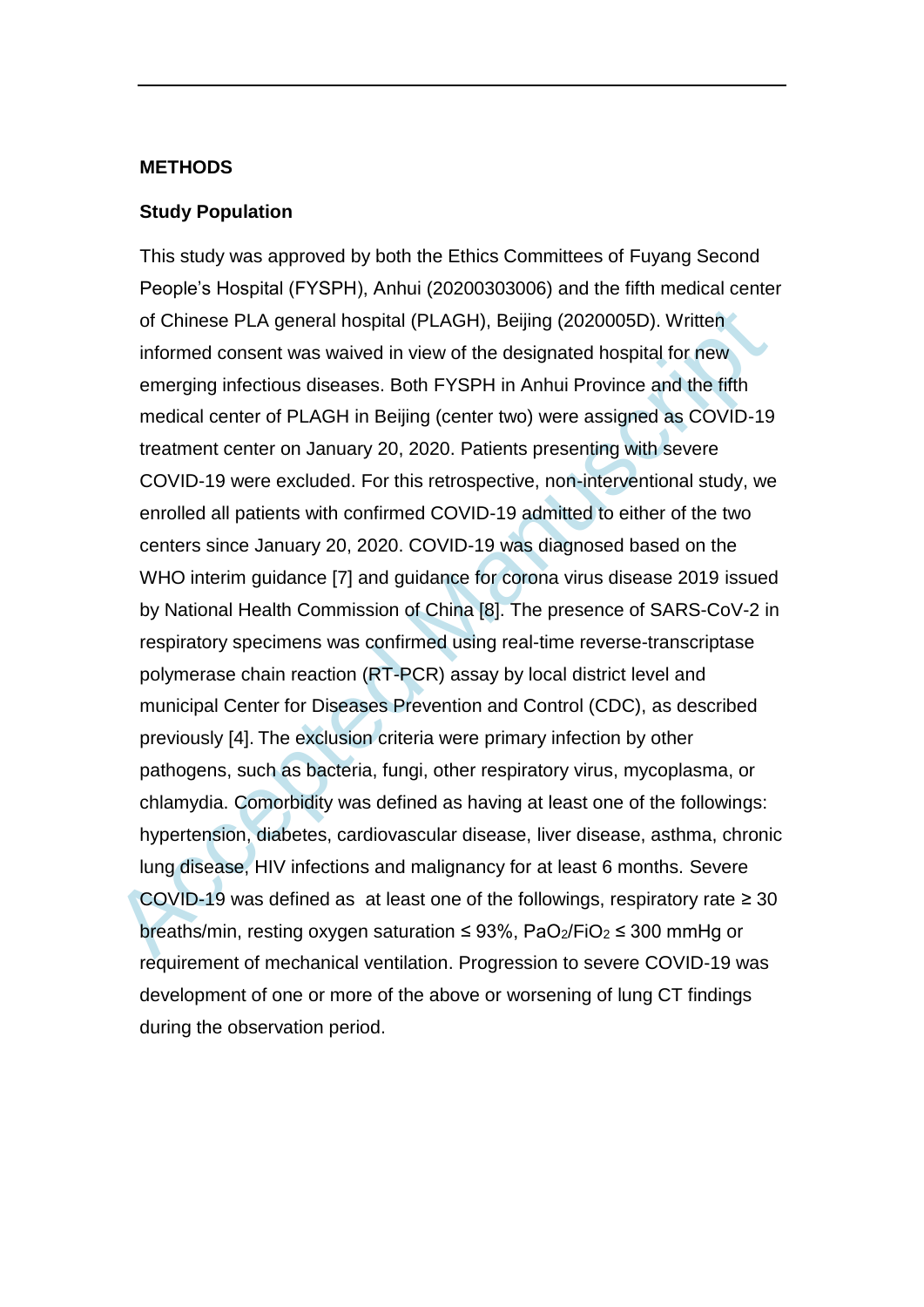#### **Procedures**

According to the roadmap of National Health Commission of China, all the suspected patients received treatment in an isolated observation ward at district hospitals. After the results of COVID-19 were positive by both district level and municipal CDC, the patients would be transferred to the municipal designated hospital according to proximity principle by negative pressure isolation ambulance (Figure 1).

## **Data Collection**

isolation ambulance (Figure 1).<br>
Data Collection<br>
After admission to the two centers, the presenting history, comorbidity status,<br>
epidemiologic history, and vital signs of patients were collected. Comorbidity<br>
was defined After admission to the two centers, the presenting history, comorbidity status, epidemiologic history, and vital signs of patients were collected. Comorbidity was defined as having at least one of the followings: hypertension, diabetes, cardiovascular disease, liver disease, asthma, chronic lung disease, HIV infections and malignancy for at least 6 months. The laboratory parameters, including complete blood count, coagulation profile, liver and renal function, lactate dehydrogenase (LDH) and procalcitonin (PCT) were examined at admission. The O<sup>2</sup> saturation was measured by pulse oxygen saturation on room air at rest state and confirmed by blood gas test. Respiratory specimens, including nasal and pharyngeal swabs, or sputum were tested for influenza, avian influenza, respiratory syncytial virus, adenovirus, parainfluenza virus using real-time RT-PCR assays approved by the China Food and Drug Administration. CURB-65 severity score [9] was calculated for each subject. All patients were examined by chest X-ray or CT scan. Clinical outcomes (progression of illness, days to progression, mortality, discharges, and length of hospital stay) were monitored up to March 18, 2020. The date in source documents were confirmed independently by at least two researchers.

## **Statistical Analysis**

Continuous variables of normal distribution were expressed as mean  $\pm$  SD and compared using the unpaired, 2-tailed student's t test. Continuous variables of skewed distribution were showed as median [interquartile range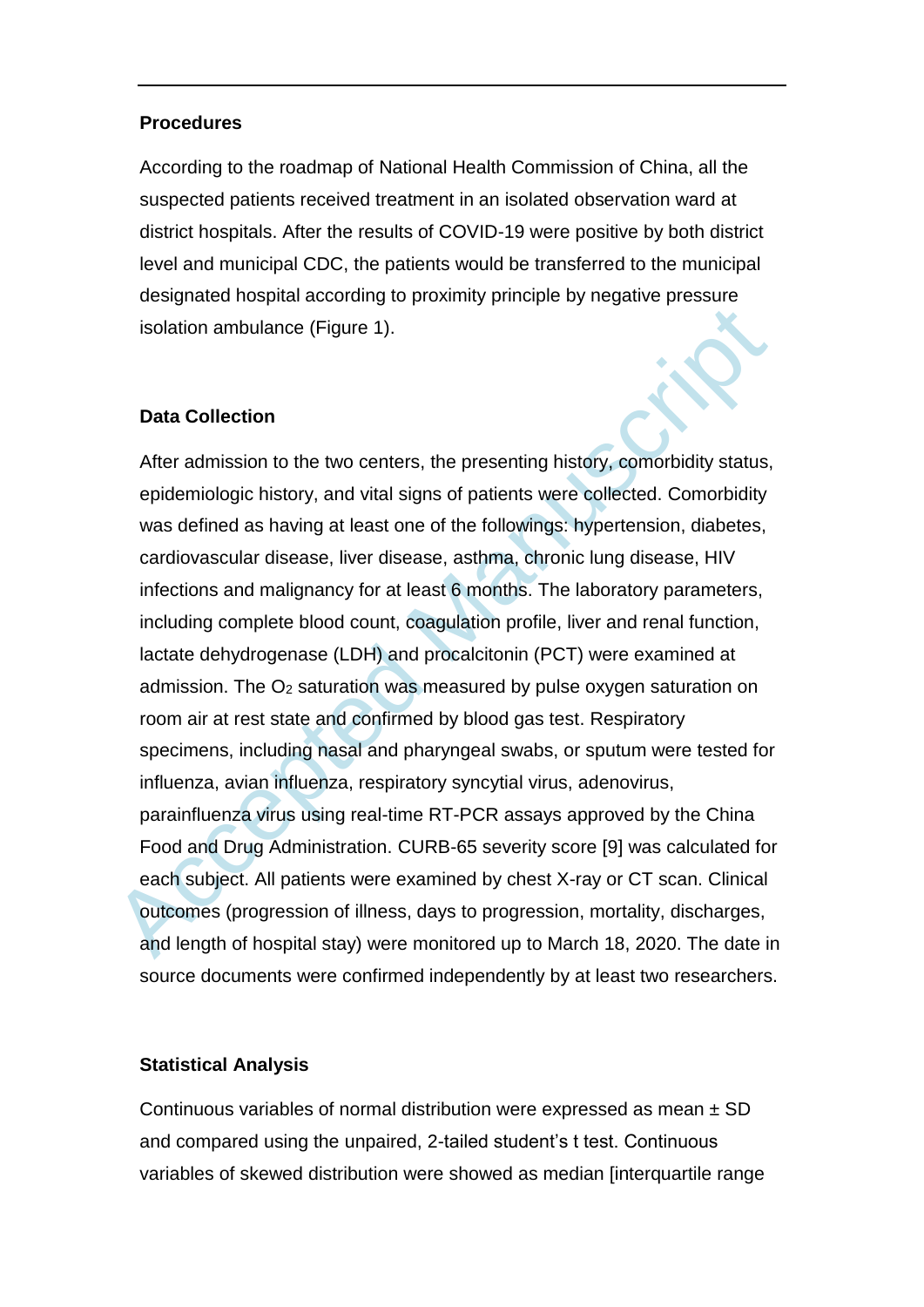(IQR)] and compared with Mann-Whitney test. Categorical variables were presented as numbers (percentage) and compared by the chi-square test. A *p*-value < 0.05 was considered as significant for all statistical tests. The statistical analyses were performed using R software, version 3.6.1 (R Foundation for Statistical Computing, Vienna, Austria).

The significance of each variable was assessed by univariate and multivariate COX proportional hazards model for investigating the independent high-risk factors of progression of illness with its hazard ratio (HR) and 95% confidence interval (CI). All the variables at a statistically significant level(p<0.05) after multivariate COX analysis were candidates for formulation of a nomogram, which is based on proportionally converting each multivariate regression coefficient to a 0- to 100-point scale, by using the rms package of R. The predictive performance of the nomogram was measured by concordance index (C-index) and calibration with 1000 bootstrap samples to decrease the overfit bias [10].

multivariate COX proportional hazards model for investigating the<br>independent high-risk factors of progression of illness with its hazard ratio<br>(HR) and 95% confidence interval (CI). All the variables at a statistically<br>s For convenience of clinical use, a novel scoring model was established, their relevant points were determined by above multivariate COX regression to reflect their weights of impact on the progression of illness. High-risk factor candidates (D-dimer, LDH) were categorized based on their normal ranges, the definition of lymphopenia according to most medical dictionaries (lymphocyte counts  $\leq 1.0 \times 10^9$ /L) or WHO's criteria of older people (age > 60 years). The performance of the scoring model was assessed using receiver operating characteristic (ROC) curves. The area under ROC (AUROC) and optimal cutoff values were determined and assessed by the sensitivity, specificity, predictive values and likelihood ratios.

#### **RESULTS**

### **Clinical Characteristics of Patients**

Overall, 208 consecutive confirmed patients with COVID-19 presented to two centers were enrolled from January 20 through February 22, 2020, the follow-up period ended in March 18, 2020. The average age was  $44.0 \pm 16.3$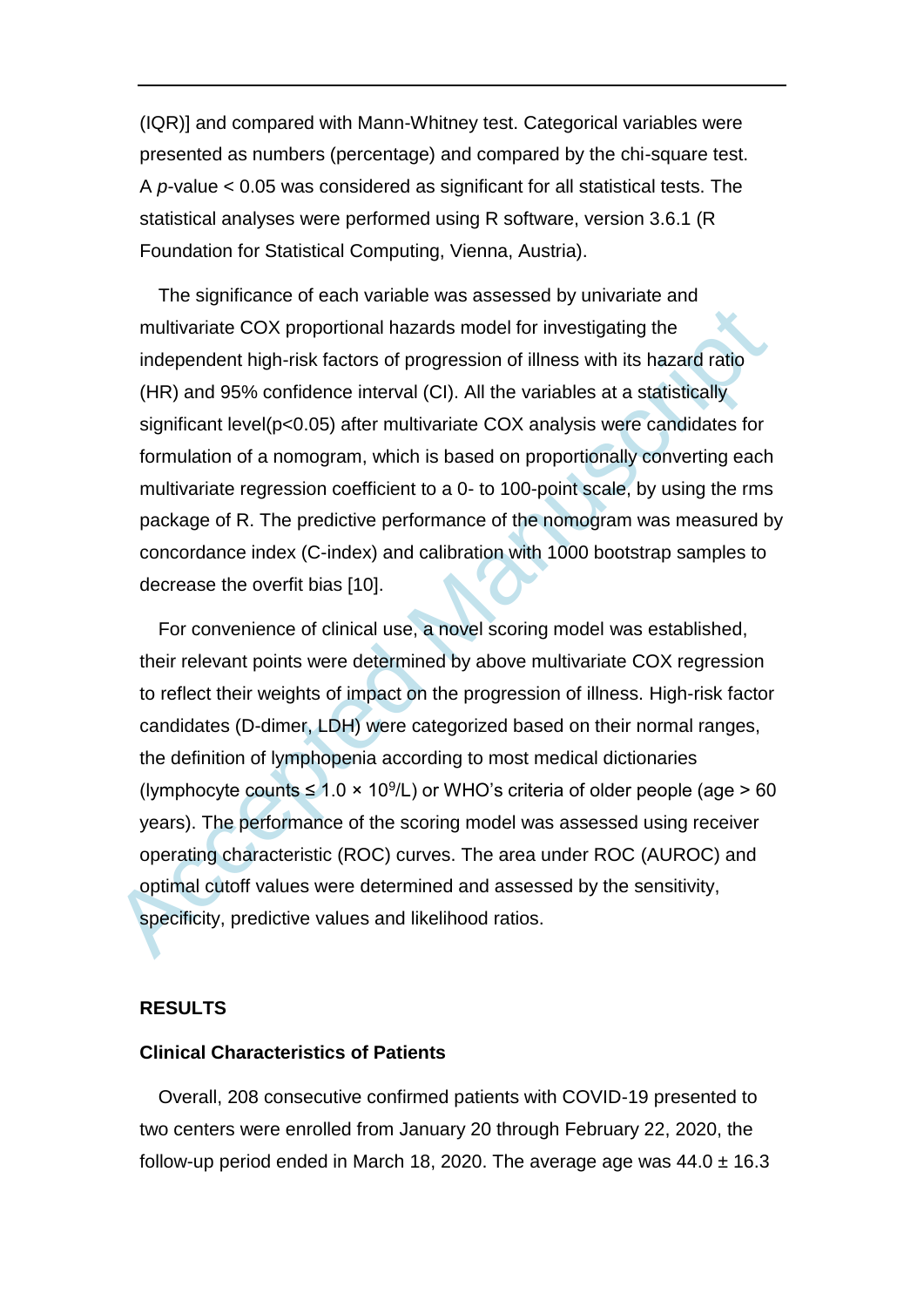years, 117 of 208 patients (56.2%) were male, 31 (14.9%) were older than 60 years, 45 (21.6%) had at least one underlying comorbidity, the average hospitalization time was  $17.5 \pm 8.2$  days, and in 40 (19.2%) patients, the clinical conditions deteriorated progressed during the observation period. Clinical characteristics of the stable group and the progressive group were compared. Age, comorbidity, lymphocyte count, D-dimer, LDH were significantly different between these two groups on univariate analysis and log-rank test by Kaplan-Meier analysis (Table 1 and supplementary table and Figure S1).

#### **Independent High-risk Factors Associated with Progression**

significantly different between these two groups on univariate analysis and<br>log-rank test by Kaplan-Meier analysis (Table 1 and supplementary table and<br>Figure S1).<br>
Independent High-risk Factors Associated with Progression Further multivariate COX analysis showed that comorbidity (HR 3.9, 95%CI 1.9 -7.9), age > 60 years (HR 3.0, 95%Cl 1.4 - 6.0), lymphocyte count ≤ 1.0  $\times$ 10<sup>9</sup> /L (HR 3.7, 95% CI 1.8 - 7.8), LDH (250 - 500 U/L) (HR 2.5, 95% CI 1.2 - 5.2) and LDH > 500 U/L (HR 9.8, 95%CI 2.8 - 33.8) were independent highrisk factors associated with progression of illness (Table 2). CURB-65 of 208 patients were from 0 to 2 points, even for those with progression to severe disease and death, suggesting CURB-65 may not be suitable for COVID-19.

#### **Predictive Nomogram for the Probability of Progression**

A predictive nomogram was formulated based on above independent high-risk factors (categorized) associated with progression, and validated using the bootstrap method internally. The nomogram demonstrated good accuracy in estimating the risk of progression of illness, with a C-index of 0.86 (95%CI 0.81-0.91). In addition, calibration plots graphically showed good agreement between estimated and actual progression with a slope of  $0.96$  ( $R^2$ )  $= 0.90$ ) in 5-day prediction and 0.97 ( $R^2 = 0.93$ ) in 10-day prediction after 1000 bootstrap sampling(Figure 2).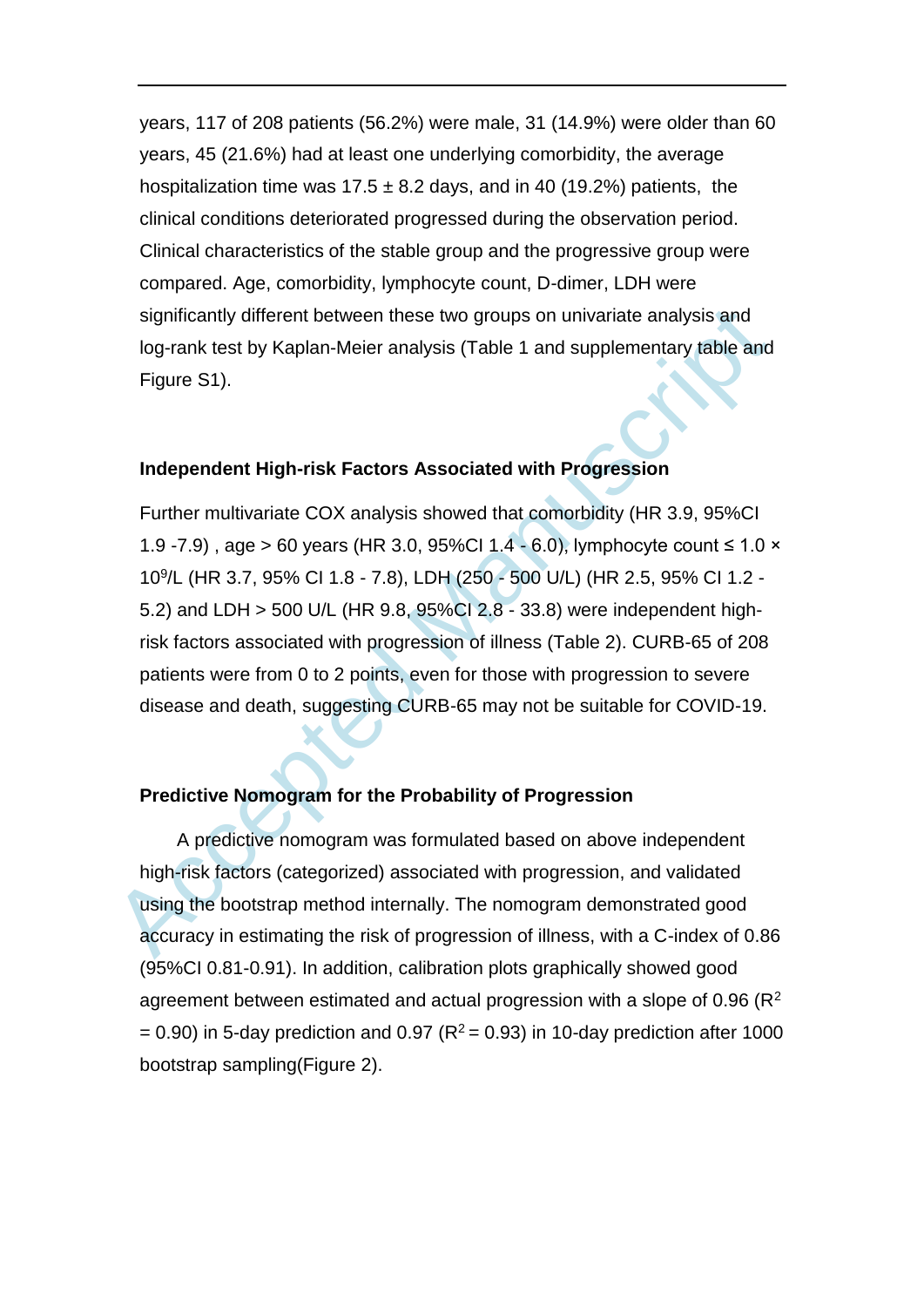#### **Construction and Assessment of a Novel Scoring Model**

In order to facilitate clinical use and further assessment, a novel scoring model was established according to the results of nomogram, named as CALL (comorbidity, age, lymphocyte and LDH), which scores from 4 to 13 points (Table 3). For lymphocyte scores, we chose the definition of lymphopenia ( $\leq 1.0 \times 10^9$ /L) as cut off. For LDH, there were 3 levels: <250 U/L, the ULN in our laboratories, >500 U/L, 2x ULN and between 250-500 U/L.

the ULN in our laboratories, >500 U/L, 2x ULN and between 250-500 U/L.<br>
ROC analysis was used to assess the performance of the CALL model, the<br>
AUROC was 0.91 (95% CI 0.86 - 0.94). Using a cutoff value of 6 points, the<br>
p ROC analysis was used to assess the performance of the CALL model, the AUROC was 0.91 (95% CI 0.86 - 0.94). Using a cutoff value of 6 points, the positive predictive values (95% CI) were 50.7% ( 38.9% - 62.4% ) and the negative predictive values (95% CI) were 98.5% ( 94.7% - 99.8%) for prediction. Using a cutoff value of 9 points, the positive predictive values (95% CI) were 78.3% (56.3% - 92.5%) and negative predictive values (95% CI) were 11.9% (7.6% - 17.4%) (Table 4).

Furthermore, CALL scores were classified into 3 levels of risk according to their probabilities to progression, those with 4-6 points had less than 10% probabilities of progression were considered low risk (Class A), 7-9 points with 10% - 40% probabilities of progression were intermediate risk (class B), and 10-13 points with over 50% probabilities were high risk (Class C) (supplementary Figure S2).

## **DISCUSSION**

The rapidly increasing number of new COVID-19 cases daily worldwide has put a heavy burden on the medical resources in countries with large outbreaks. Therefore, identifying risk factors at presentation that predict the likelihood of disease progression would help the physicians to decide which group of patients can be managed safely at district hospitals and who needs early transfer to tertiary centers. Age, comorbidities, lymphopenia, serum ferritin, d-dimer levels, cardiac troponin I, lactate dehydrogenase, IL-6, subsets had been shown to be associated with poor prognosis and increased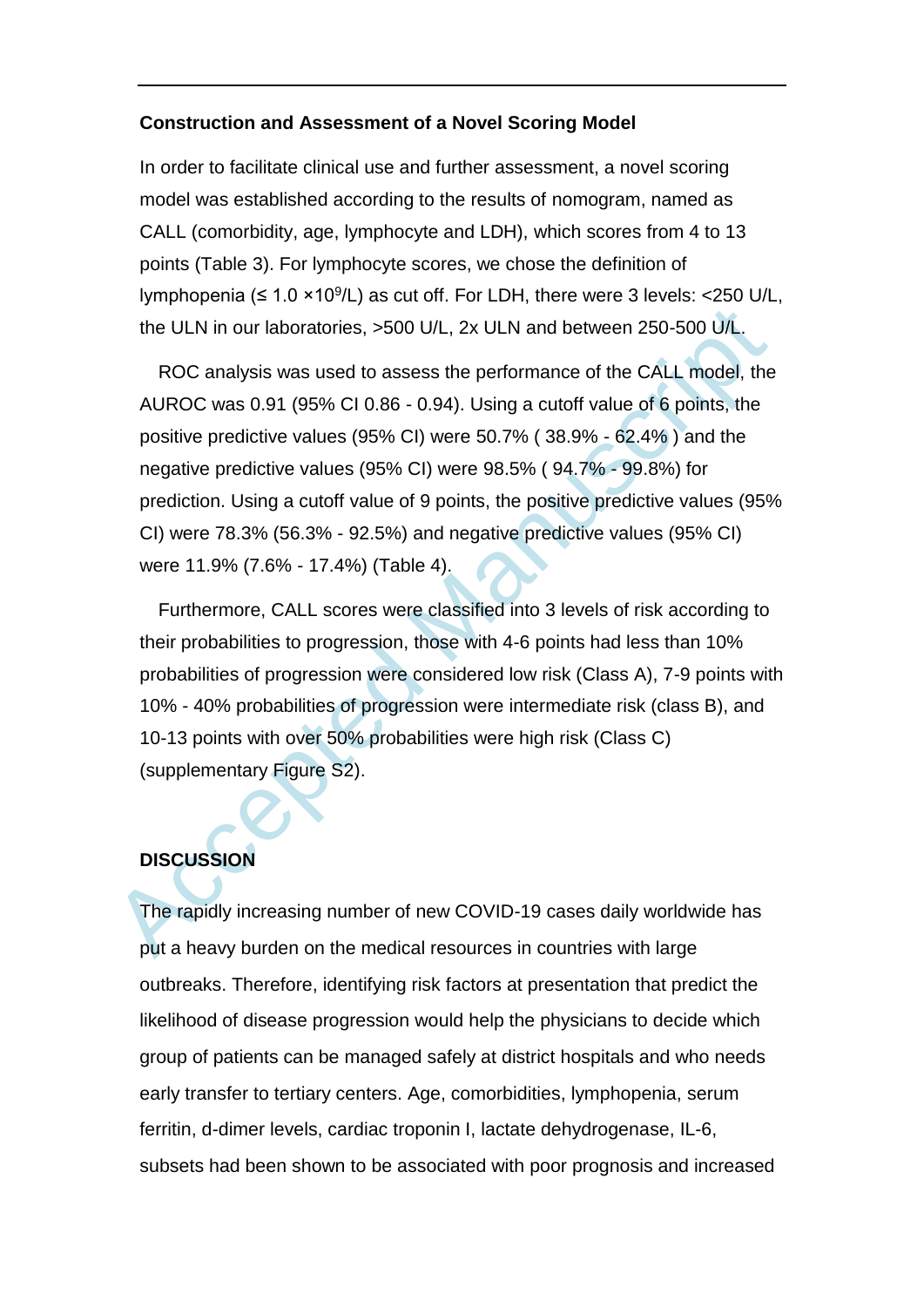mortalities [4-6,11-13]. Guan et al [14] described the clinical characteristics of 1,099 patients with laboratory-confirmed COVID-19 from 552 hospitals through 29 January 2020. Lymphopenia was observed in 82.1% of patients. Oxygen saturation, respiratory rate, blood leukocyte/lymphocyte count and chest X-ray/CT manifestations predicted poor clinical outcomes. Increasing age and comorbidities were associated disease. Severe cases had more prominent laboratory abnormalities (i.e., leukopenia, lymphopenia, thrombocytopenia, elevated C-reactive protein levels) as compared with nonsevere cases. Zhou et al [15] showed that older age, high SOFA score, and ddimer greater than 1 µg/L are potential risk factors that could help clinicians to identify patients with poor prognosis at an early stage.

age and comorbidities were associated disease. Severe cases had more<br>prominent laboratory abnormalities (i.e., leukopenia, lymphopenia,<br>thrombocytopenia, elevated C-reactive protein levels) as compared with non-<br>severe ca Here, we derived a risk factors scoring system (CALL) based on patients' age, comorbidities, lymphocyte count and serum LDH at presentation could identify a group of patients with low risk of disease progression. Over 96% of subjects with CALL score of 4-6 points will not progress to severe disease. In our cohorts of 208 patients, 133 (63.9%) had 4-6 points (class A), including patients age > 60 but without comorbidities, these patients could be safely managed at peripheral or district hospitals. On the other hand, some patients age < 60 without comorbidities, might benefit from early transfer to tertiary centers if they had markedly elevated LDH and severe lymphopenia (7 or more points). The CALL scoring system with 4 clinical parameters is also simpler than the 12 parameters MuLBSTA score proposed by Guo L et al [16].

Our study has several limitations. Firstly, the sample size is still small, it involved only patients in 2 centers outside Hubei and may not be applicable to the patients in Wuhan or Hubei. Secondly, a prospective study is needed to confirmed the reliability of the CALL model. Finally, adding other specific markers might further improve the sensitivity and specificity.

In summary, the four clinical parameters in CALL model with its high accuracy and easy-to-use features achieved an optimal prediction of progression, and can be easily tested in clinical cohorts in countries or regions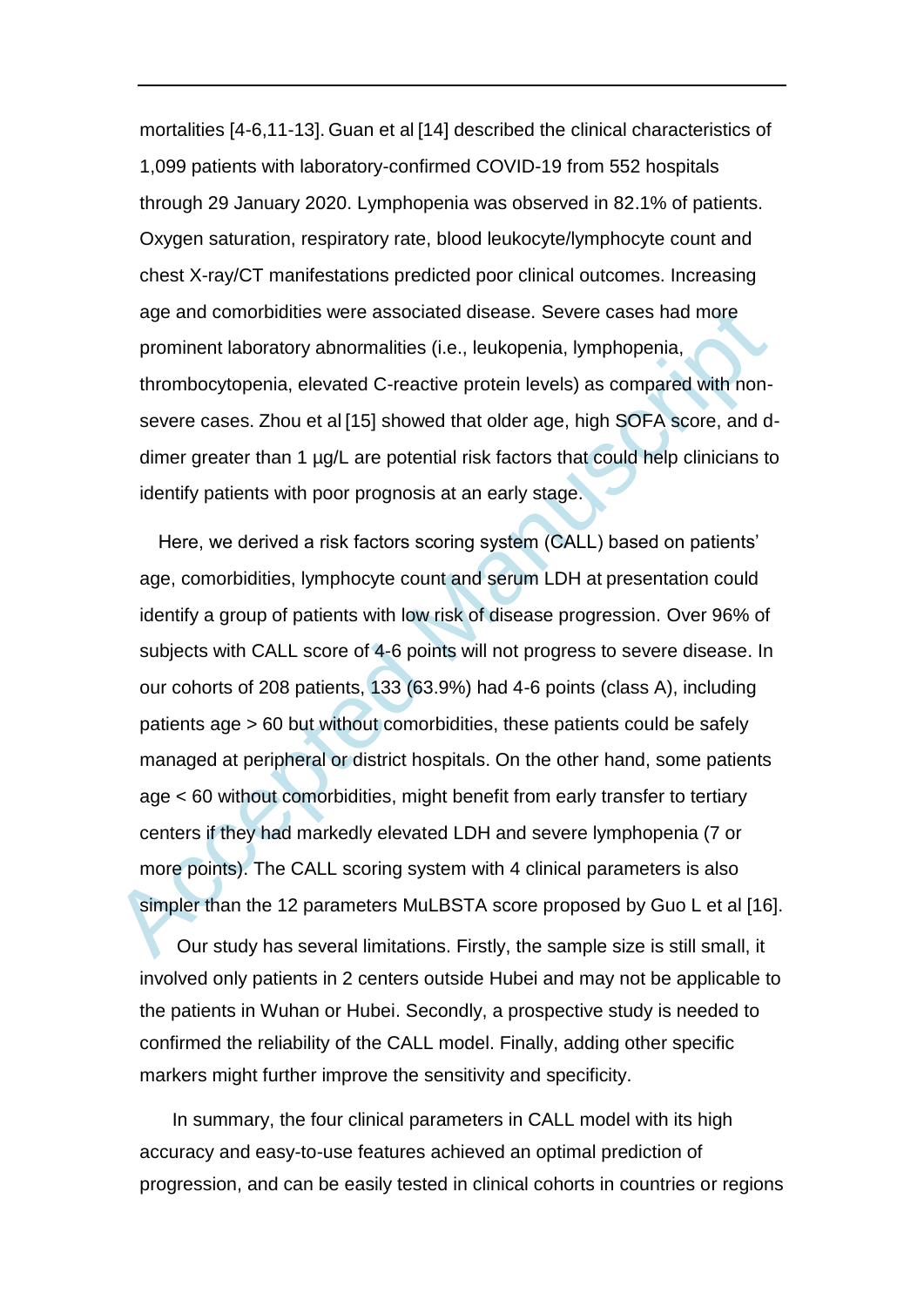that are currently experience large outbreaks. If validated, this may allow efficient utilization of medical resources and increase the therapeutic effect and reduce the mortality of COVID-19.

Ccepted Manus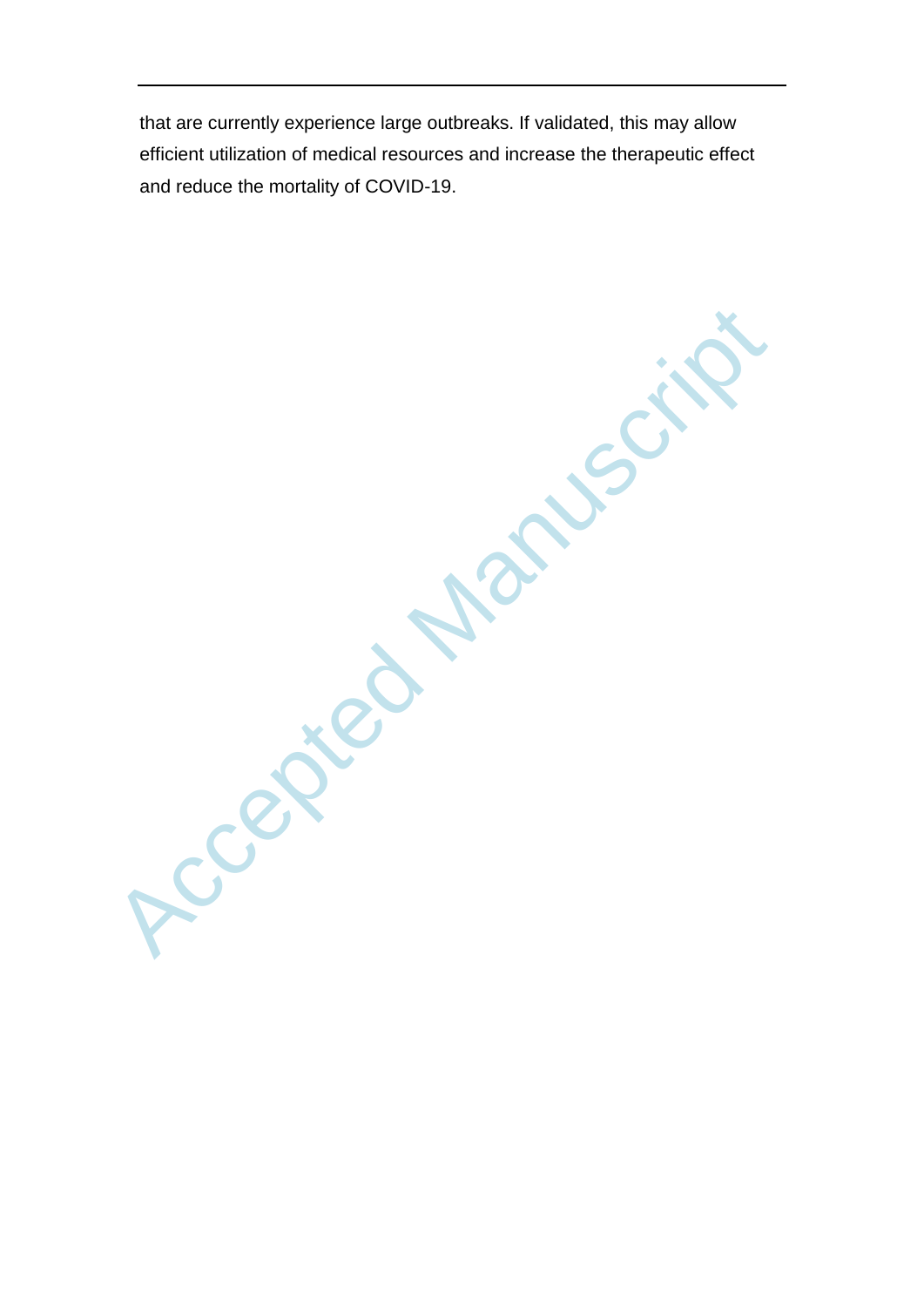## **Note**

*Acknowledgements.* We thank the all medical staffs and patients involved in the study.

**Financial support.** None.

*Potential conflict of Interests*. All authors declared there were no conflicts of interest.

Accepted Manuscript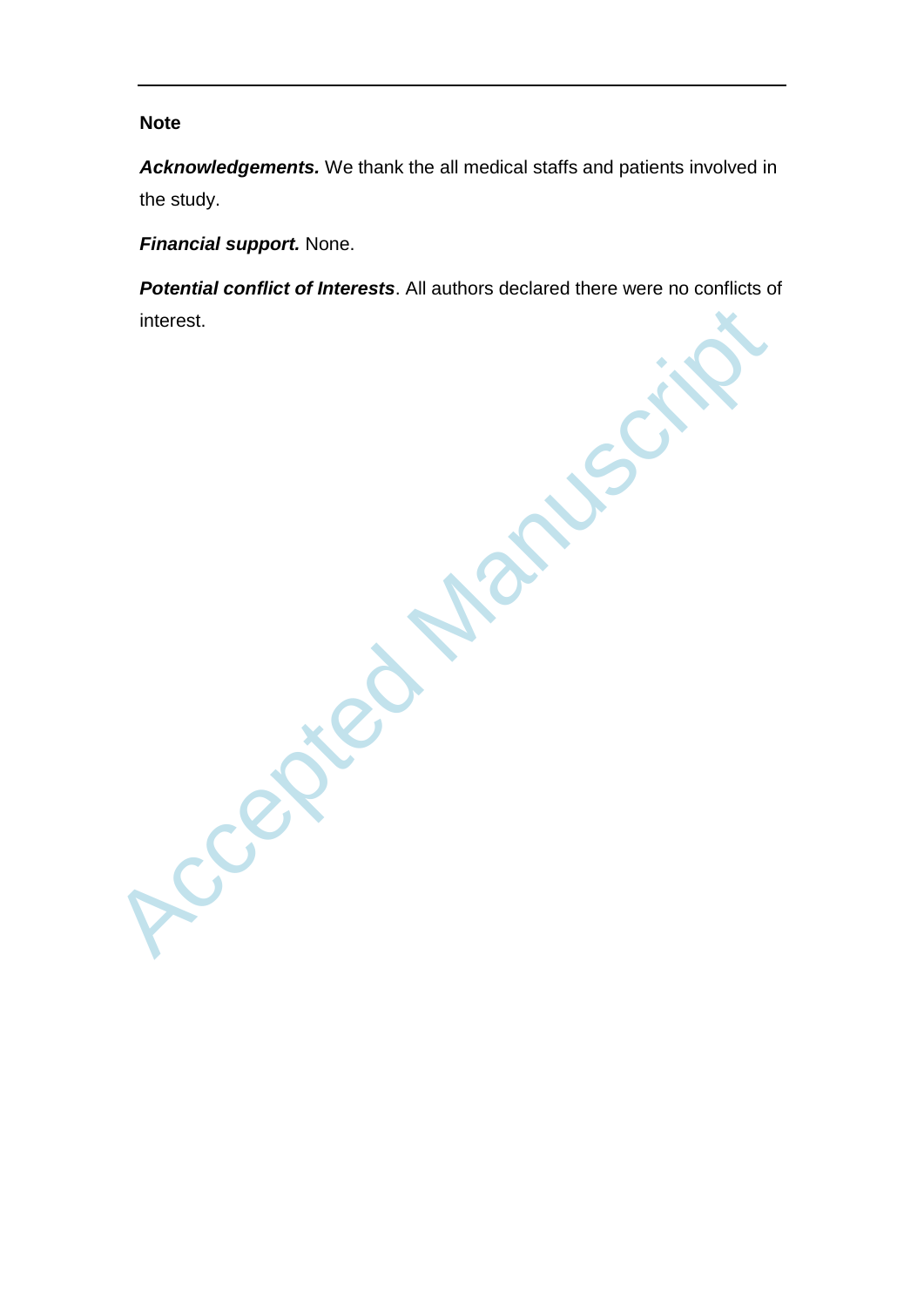## **References**

- 1. World Health Organization. Novel coronavirus(2019-nCoV): situation report—40. Accessed February 29, 2020. https://www.who.int/docs/default-source/ coronaviruse/situationreports/20200229-sitrep-40-covid-19.pdf
- 2. Hoehl S, Rabenau H, Berger A, Kortenbusch M, Cinatl J, Bojkova D, et al. Evidence of SARS-CoV-2 infection in returning travelers from Wuhan, China. [published February 18, 2020]. *N Engl J Med*. doi: 10.1056/NEJMc2001899.
- 2. Froenii S, Rabeliau H, Belge A, Roteliusisch M, Ciliau J, Bojnova D, et al.<br>
Evidence of SARS-CoV-2 infection in returning travelers from Wuhan,<br>
China. [published February 18, 2020]. N Engl J Med. doi:<br>
10.1056/NEJMc2 3. WHO Virtual press conference on COVID. https://www.who.int/docs/default-source/coronaviruse/transcripts/whoaudio-emergencies-coronavirus-press-conference-full-and-final-11mar2020.pdf?sfvrsn=cb432bb3\_2
	- 4. Huang C, Wang Y, Li X, Ren L, Zhao J, Hu Y, et al. Clinical features of patients with 2019 novel coronavirus in Wuhan, China [published January 24, 2020]. *Lancet*. doi:10.1016/S0140-6736(20)30183-5
	- 5. Chen N, Zhou M, Dong X, Qu J, Gong F, Han Y, et al. Epidemiological and clinical characteristics of 99 cases of 2019 novel coronavirus pneumonia in Wuhan, China: a descriptive study. [published January 29, 2020]. *Lancet*. doi:10.1016/S0140-6736(20)30211-7
	- 6. Wang D, Hu B, Hu C, Zhu F, Liu X, Zhang J, et al. Clinical Characteristics of 138 Hospitalized Patients With 2019 Novel Coronavirus-Infected Pneumonia in Wuhan, China. [published February 7, 2020]. *JAMA*. doi: 10.1001/jama.2020.1585
	- 7. World Health Organization. Clinical management of severe acute respiratory infection when novel coronavirus (nCoV) infection is suspected: interim guidance. [Published January 28, 2020]. Accessed January 31, 2020.

https://www.who.int/publications-detail/clinical-managementof-severeacute-respiratory-infection-when-novelcoronavirus-(ncov)-infection-issuspected

8. National Health Commission (NHC) of the PRC and National Administration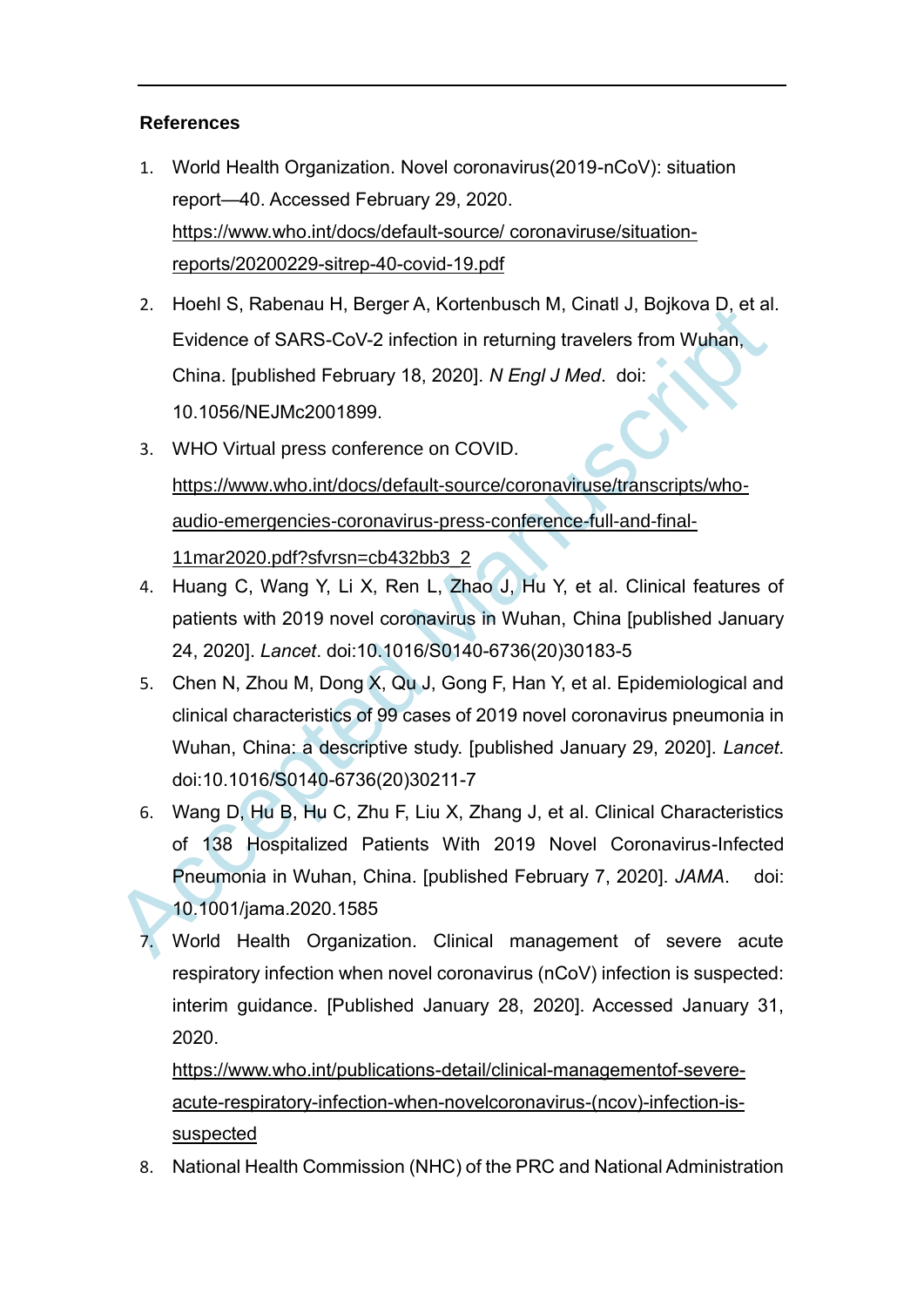of Traditional Chinese Medicine of the PRC. Guidance for Corona Virus Disease 2019: Prevention, Control, Diagnosis and Management. Peoples Medical Publishing House. 2020.

- 9. Barlow G, Nathwani D, Davey P. The CURB65 pneumonia severity score outperforms generic sepsis and early warning scores in predicting mortality in community-acquired pneumonia. *Thorax*. 2007, 62(3), 253-259. doi: 10.1136/thx.2006.067371
- 10. Steyerberg EW, Vergouwe Y. Towards better clinical prediction models: seven steps for development and an ABCD for validation. *Eur Heart J.* 2014;35(29):1925-1931.
- 10.1136/thx.2006.067371<br>
10. Steyerberg EW, Vergouwe Y. Towards better clinical prediction models<br>
seven steps for development and an ABCD for validation. Eur Heart .<br>
2014;35(29):1925-1931.<br>
11. Wu J, Liu J, Zhao X, Liu 11. Wu J, Liu J, Zhao X, Liu C, Wang W, Wang D, et al. Clinical Characteristics of Imported Cases of COVID-19 in Jiangsu Province: A Multicenter Descriptive Study. [published February 29, 2020]. *Clin Infect Dis*. doi: 10.1093/cid/ciaa199.
	- 12. Yang X, Yu Y, Xu J, Shu H, Xia J, Liu H, et al. Clinical Course and Outcomes of Critically Ill Patients With SARS-CoV-2 Pneumonia in Wuhan, China: A Single-Centered, Retrospective, Observational Study. [published February 24, 2020]. *Lancet Respir Med*. doi: 10.1016/S2213-2600(20)30079-5.
	- 13. Ji D, Zhang D, Chen Z, Xu Z, Zhao P, Zhang M, et al. Clinical Characteristics Predicting Progression of COVID-19 (2/17/2020). Available at SSRN: https://ssrn.com/abstract=3539674 or http://dx.doi.org/10.2139/ssrn.3539674
	- 14. Guan WJ, Ni ZY, Hu Y, Liang WH, Ou CQ, He JX, et al. Clinical Characteristics of Coronavirus Disease 2019 in China. [published February 28, 2020]. *N Engl J Med*. doi: 10.1056/NEJMoa2002032.
	- 15. Zhou F, Yu T, Du R, Fan G, Liu Y, Liu Z, et al. Clinical course and risk factors for mortality of adult inpatients with COVID-19 in Wuhan, China: a retrospective cohort study. [published March 11, 2020]. *Lancet.* doi: 10.1016/S0140-6736(20)30566-3.
	- 16. Guo L, Wei D, Zhang X, Wu Y, Li Q, Zhou M, et al. Clinical features predicting mortality risk in patients with viral pneumonia: The MuLBSTA Score. *Front Microbiol*. 2019, 10:2752. doi: 10.3389/fmicb.2019.02752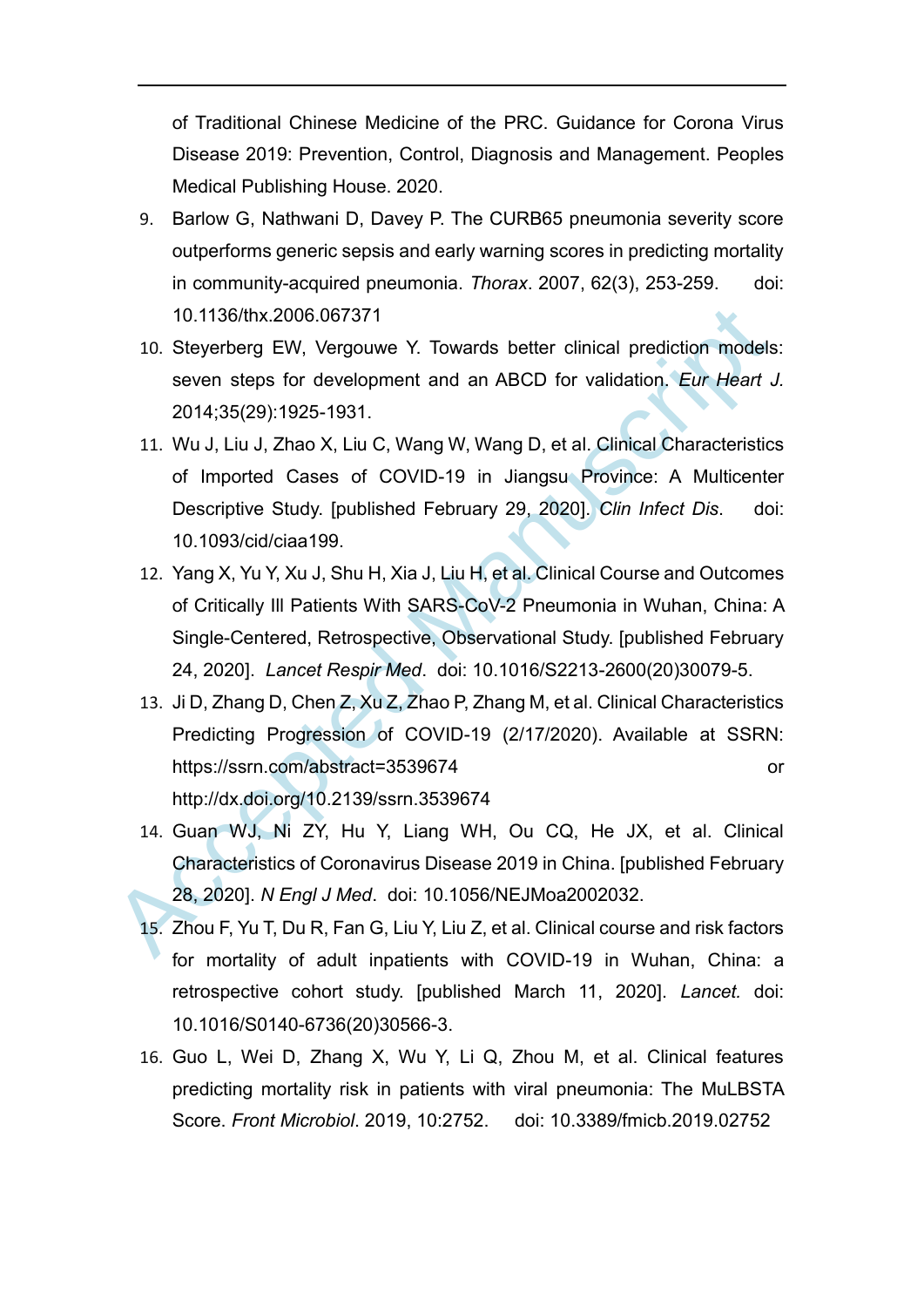## **Figure legends**

.

**Figure 1**. **Flow chart for management of patients with COVID-2019 in fever clinics of two centers** NPI, negative pressure isolation ambulance.

# **Figure 2. Formulated nomogram for prediction of progression risk and its performance assessment**

Figure 2. Formulated nomogram for prediction of progression risk and<br>its performance assessment<br>(A) Nomogram to estimate the risk of progression in patients with COVID-19.<br>The value of each variable is given a certain scor (A) Nomogram to estimate the risk of progression in patients with COVID-19. The value of each variable is given a certain score on a point scale from 0 to 100, to use the nomogram, find the position of each variable on the corresponding axis, draw a line to the points axis for the number of points, add the points from all of the variables, and project the total points to the lower risk lines to determine the 5- or 10-day progression probabilities. (B) Validity of 5-day predictive performance of the with bootstrap. (C) Validity of 10-day predictive performance of the with bootstrap.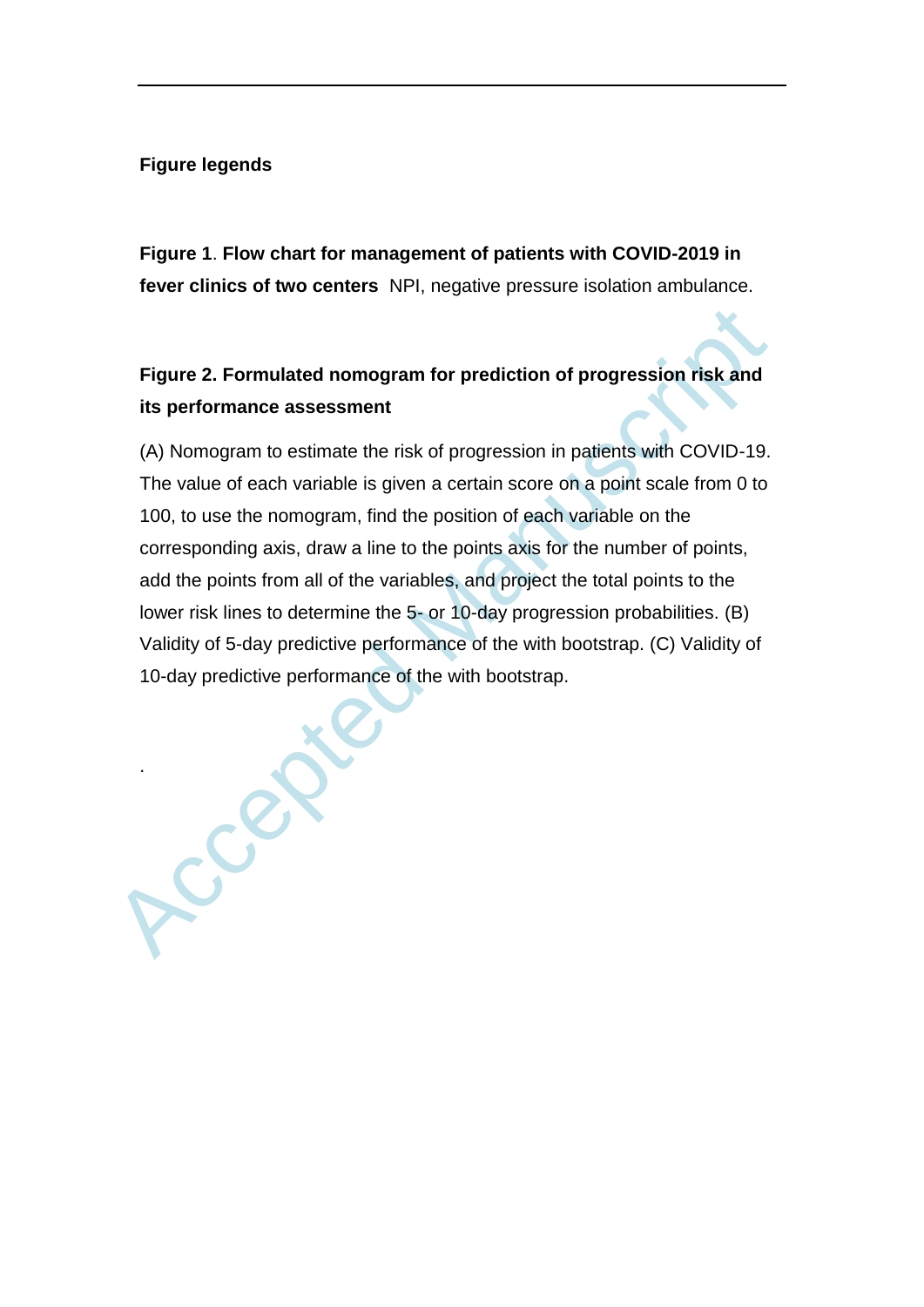|                                    | Overall                | Stable group           | Progressive<br>group   |           |
|------------------------------------|------------------------|------------------------|------------------------|-----------|
|                                    | $(n=208)$              | $(n=168)$              | $(n=40)$               | $P$ value |
| Age, years                         | $44.0 \pm 16.3$        | $40.7 \pm 14.7$        | $57.7 \pm 15.9$        | < 0.001   |
| Male sex (n,%)                     | 117 (56.2)             | 89 (53.0)              | 28 (70.0)              | 0.076     |
| Comorbidity (n,%)                  | 45 (21.6)              | 20(11.9)               | 25(62.5)               | < 0.001   |
| Smoke (n,%)                        | 19(9.1)                | 13(7.7)                | 6(15.0)                | 0.216     |
| Lymphocyte,<br>$\times 10^9$ /L    | 1.3(0.7)               | 1.4(0.7)               | 0.9(0.4)               | < 0.001   |
| D-dimer, mg/L                      | $0.28(0.19 -$<br>0.51) | $0.24(0.19 -$<br>0.43) | $0.48(0.31 -$<br>0.75) | < 0.001   |
| ALT, U/L                           | 24.0 (14.0 -<br>37.3)  | $23.0(14.0 -$<br>37.0) | 26.0 (17.5 -<br>(47.8) | 0.192     |
| TBIL, µmol/L                       | $10.2(7.1 -$<br>15.2)  | $10.0(7.0 - 15.1)$     | $10.7(8.3 -$<br>16.2)  | 0.430     |
| LDH, U/L                           | 234 (200 -<br>283)     | 224 (196 - 262)        | 304 (246 - 388)        | < 0.001   |
| PCT, µg/L                          | $0.03(0.02 -$<br>0.06) | $0.03(0.02 -$<br>0.06) | $0.05(0.02 -$<br>0.09) | 0.066     |
| D-dimer, mg/L (n,%)                |                        |                        |                        | 0.002     |
| $\leq 0.55$                        | 164 (78.8)             | 140 (83.3)             | 24 (60.0)              |           |
| > 0.55                             | 44 (21.2)              | 28 (16.7)              | 16 (40.0)              |           |
| Lymphocyte, $\times 10^9$ /L (n,%) |                        |                        |                        | < 0.001   |
| >1.0                               | 130 (62.5)             | 120 (71.4)             | 10(25.0)               |           |
| $\leq 1.0$                         | 78 (37.5)              | 48 (28.6)              | 30(75.0)               |           |
| Age, years (n,%)                   |                        |                        |                        | < 0.001   |
| $\leq 60$                          | 177 (85.1)             | 155 (92.3)             | 22(55.0)               |           |
| >60                                | 31 (14.9)              | 13(7.7)                | 18 (45.0)              |           |
| LDH, U/L (n,%)                     |                        |                        |                        | < 0.001   |
| $≤ 250$                            | 125(60.1)              | 114 (67.9)             | 11(27.5)               |           |
| $250 - 500$                        | 77 (37.0)              | 53(31.5)               | 24 (60.0)              |           |
| > 500                              | 6(2.9)                 | 1(0.6)                 | 5(12.5)                |           |

**Table 1. Clinical Characteristics of Enrolled Patients on Admission**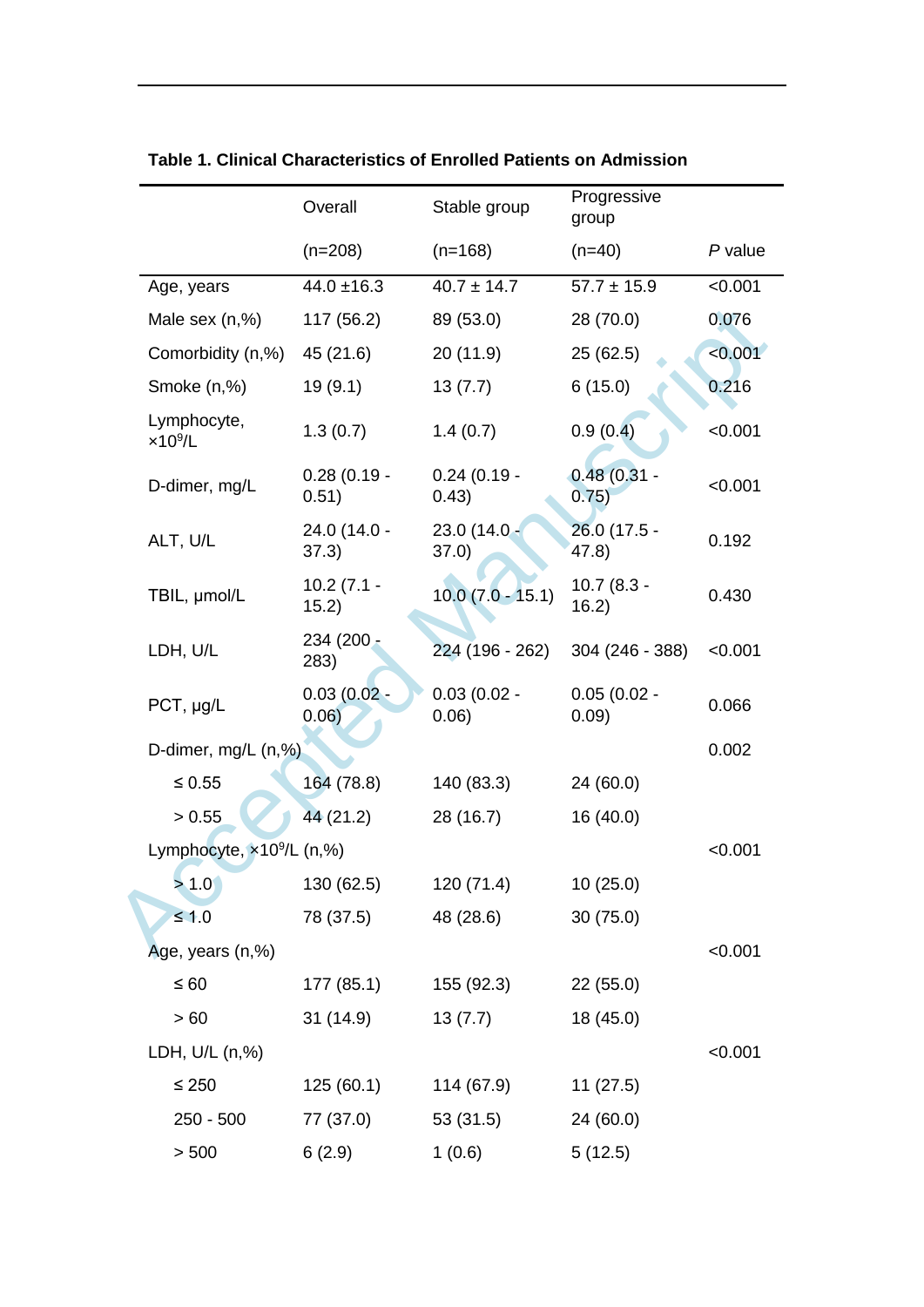| CURB-65, points (n, %)    |                |                |                | 0.081   |
|---------------------------|----------------|----------------|----------------|---------|
| 0                         | 140 (67.3)     | 119 (70.8)     | 21(52.5)       |         |
| 1                         | 56 (26.9)      | 40 (23.8)      | 16(40.0)       |         |
| 2                         | 12(5.8)        | 9(5.4)         | 3(7.5)         |         |
| Hospitalization<br>(days) | $17.5 \pm 8.2$ | $16.4 \pm 7.3$ | $22.2 \pm 9.9$ | < 0.001 |
| Death $(n,%)$             | $2(1.0\%)$     | 0              | 2(5.0)         | 0.044   |

Continuous variables of normal distribution were expressed as mean ± SD and compared using the unpaired, 2-tailed student's t test, continuous variables of skewed distribution were showed as median [interquartile range, IQR] and compared with Mann-Whitney test, categorical variables were presented as numbers (percentage) and compared by the chi-square test. Comorbidities† included hypertension, diabetes, cardiovascular disease, chronic lung disease and HIV infections.

Ccepted Manuscript Abbreviations: ALT, alanine aminotransferase; TBIL, total bilirubin; LDH, lactate dehydrogenase.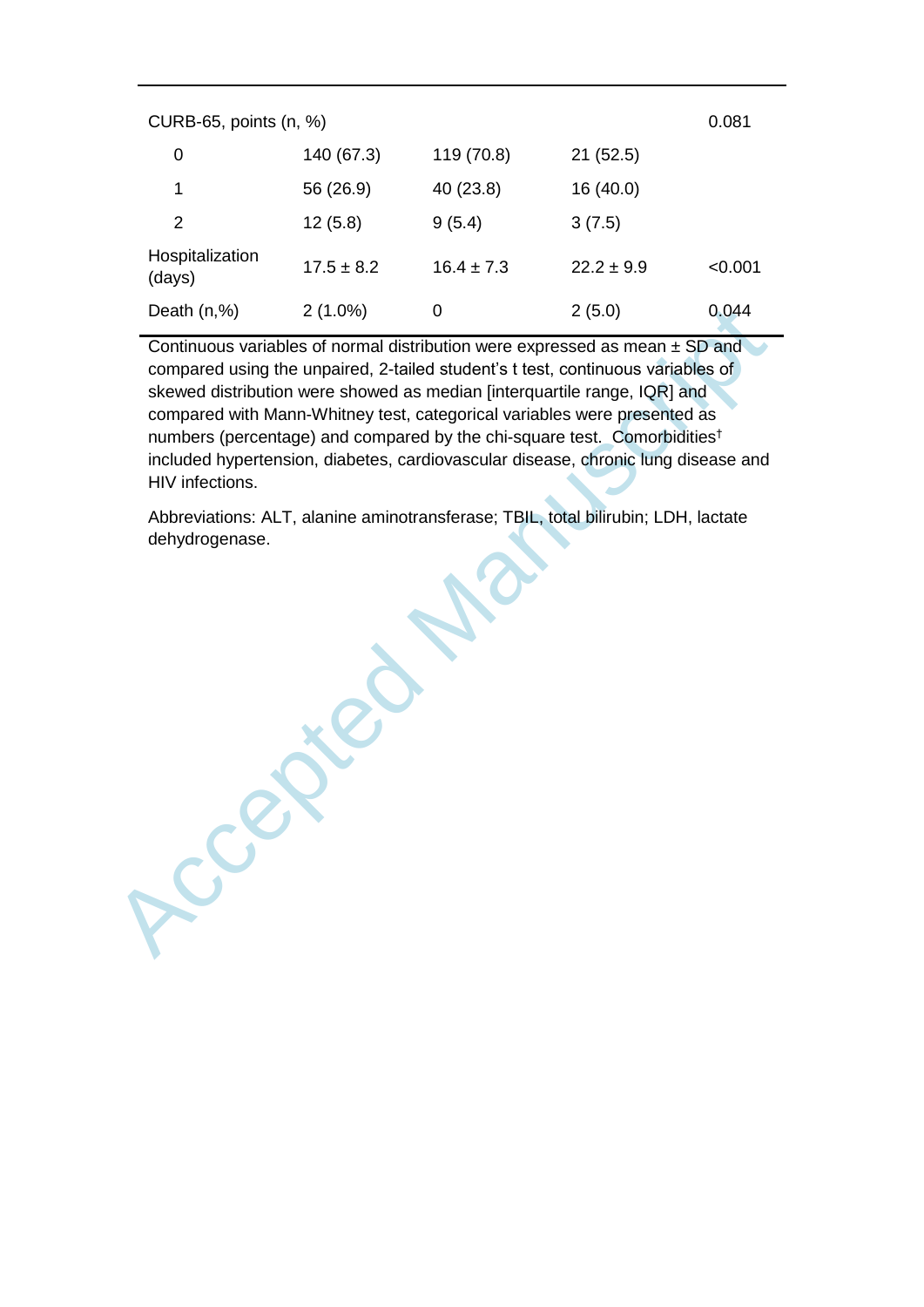|                             | Univariate COX analysis |           | Multivariate COX<br>analysis |                      |
|-----------------------------|-------------------------|-----------|------------------------------|----------------------|
|                             | HR (95% CI)             | $P$ value | HR (95% CI)                  | $\overline{P}$ value |
| D-dimer (mg/L)              |                         |           |                              |                      |
| $\leq 0.55$                 | 1                       |           | 1                            |                      |
| > 0.55                      | $2.8(1.5 - 5.2)$        | 0.002     | $1.0(0.5 - 2.1)$             | 0.983                |
| Comorbidity                 |                         |           |                              |                      |
| Without                     | $\mathbf{1}$            |           |                              |                      |
| With                        | $7.8(4.1 - 14.8)$       | < 0.001   | $3.9(1.9 - 7.9)$             | < 0.001              |
| Age (years)                 |                         |           |                              |                      |
| $\leq 60$                   | $\mathbf{1}$            |           | 1                            |                      |
| >60                         | $6.4(3.4 - 12.0)$       | < 0.001   | $3.0(1.4 - 6.0)$             | 0.006                |
| Lymphocyte<br>$(x10^{9}/L)$ |                         |           |                              |                      |
| > 1.0                       | 1                       |           | 1                            |                      |
| $≤ 1.0$                     | $5.8(2.8 - 11.9)$       | < 0.001   | $3.7(1.8 - 7.8)$             | 0.001                |
| LDH (U/L)                   |                         |           |                              |                      |
| $\leq 250$                  |                         |           | $\mathbf{1}$                 |                      |
| 250-500                     | $4.2(2.1 - 8.5)$        | < 0.001   | $2.5(1.2 - 5.2)$             | 0.014                |
| > 500                       | $13.6(4.3 - 42.9)$      | < 0.001   | $9.8(2.8 -$<br>33.8)         | < 0.001              |

## **Table 2. Univariate and Multivariate COX Proportional Hazards Regression Analysis of Progression of Illness in Training Cohort**

HR was calculated comparing with comorbidity vs without comorbidity, lymphocyte ≤ 1.0×10<sup>9</sup>/L vs > 1.0×10<sup>9</sup>/L, age≤ 60 (years) vs >60, LDH≤ 250 U/L vs LDH 250-500 U/L or> 500 U/L.

Abbreviations: HR, hazard ratio; CI, confidence interval; LDH, lactate dehydrogenase.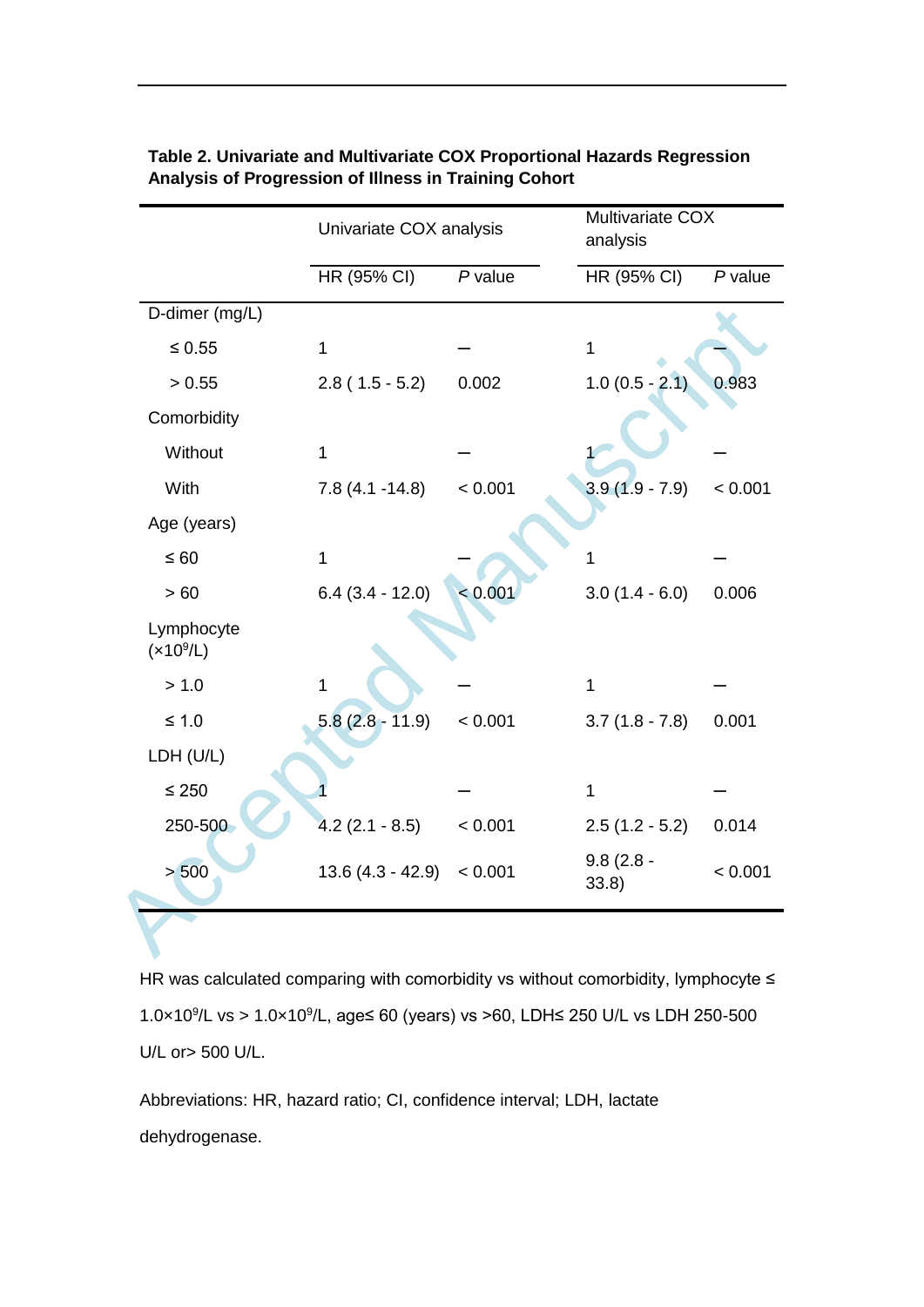| <b>Comorbidity</b><br>Without<br>With<br>Age (years)<br>$\leq 60$<br>$>60$<br>Lymphocyte (×10 <sup>9</sup> /L) | points<br>$\mathbf{1}$<br>$\overline{\mathbf{4}}$<br>$\mathbf 1$<br>$\mathbf{3}$ |
|----------------------------------------------------------------------------------------------------------------|----------------------------------------------------------------------------------|
|                                                                                                                |                                                                                  |
|                                                                                                                |                                                                                  |
|                                                                                                                |                                                                                  |
|                                                                                                                |                                                                                  |
|                                                                                                                |                                                                                  |
|                                                                                                                |                                                                                  |
|                                                                                                                |                                                                                  |
|                                                                                                                |                                                                                  |
| > 1.0                                                                                                          | $\mathbf 1$                                                                      |
| $\leq 1.0$                                                                                                     | $\mathbf{3}$                                                                     |
| LDH (U/L)                                                                                                      |                                                                                  |
| $\leq 250$                                                                                                     | $\mathbf 1$                                                                      |
| $250 - 500$                                                                                                    | $\overline{c}$                                                                   |
| $>500\,$                                                                                                       | $\overline{3}$                                                                   |
| PCC                                                                                                            |                                                                                  |

**Table 3. The Calculator of CALL Points**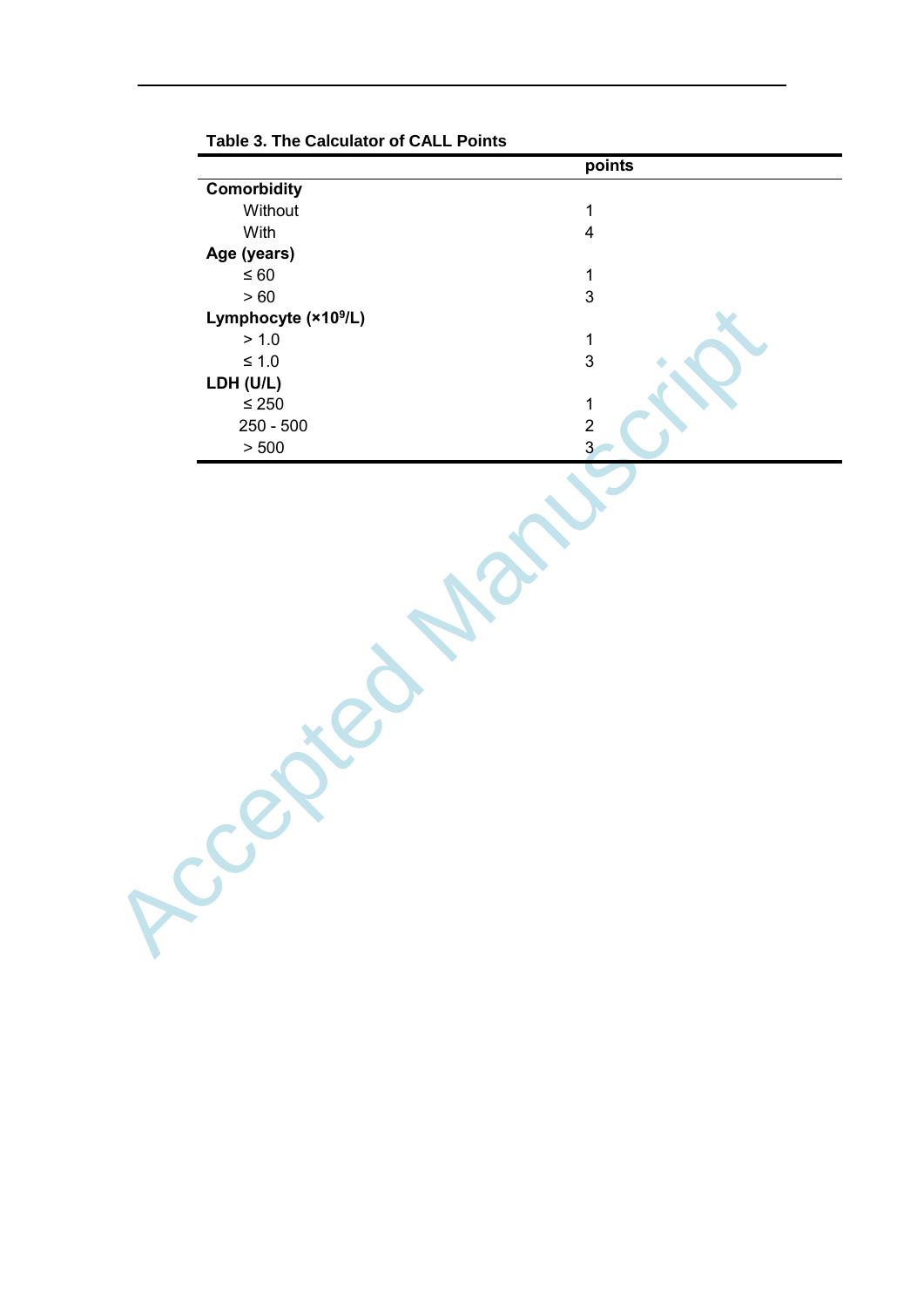| <b>Variable</b>              | <b>Enrolled patients</b> |  |
|------------------------------|--------------------------|--|
|                              | $(n = 208)$              |  |
| <b>AUROC</b>                 | $0.91(0.86 - 0.94)$      |  |
| Cutoff value (95% CI)        | 6                        |  |
| Sensitivity, %               | 95.0 (83.1 - 99.4)       |  |
| Specificity, %               | 78.0 (70.9 - 84.0)       |  |
| Positive predictive value, % | $50.7(38.9 - 62.4)$      |  |
| Negative predictive value, % | 98.5 (94.7 - 99.8)       |  |
| Positive likelihood ratio    | $4.31(3.20 - 5.80)$      |  |
| Negative likelihood ratio    | $0.06(0.02 - 0.20)$      |  |
| Cutoff value (95% CI)        | 9                        |  |
| Sensitivity, %               | $45.0(29.3 - 61.5)$      |  |
| Specificity, %               | $97.0(93.2-99.0)$        |  |
| Positive predictive value, % | 78.3 (56.3 - 92.5)       |  |
| Negative predictive value, % | $11.9(7.6 - 17.4)$       |  |
| Positive likelihood ratio    | 15.12 (6.00 - 38.30)     |  |
| Negative likelihood ratio    | $0.57(0.40 - 0.80)$      |  |

**Table 4. Accuracy of the CALL Model for Estimating the Risk of Progression of Illness**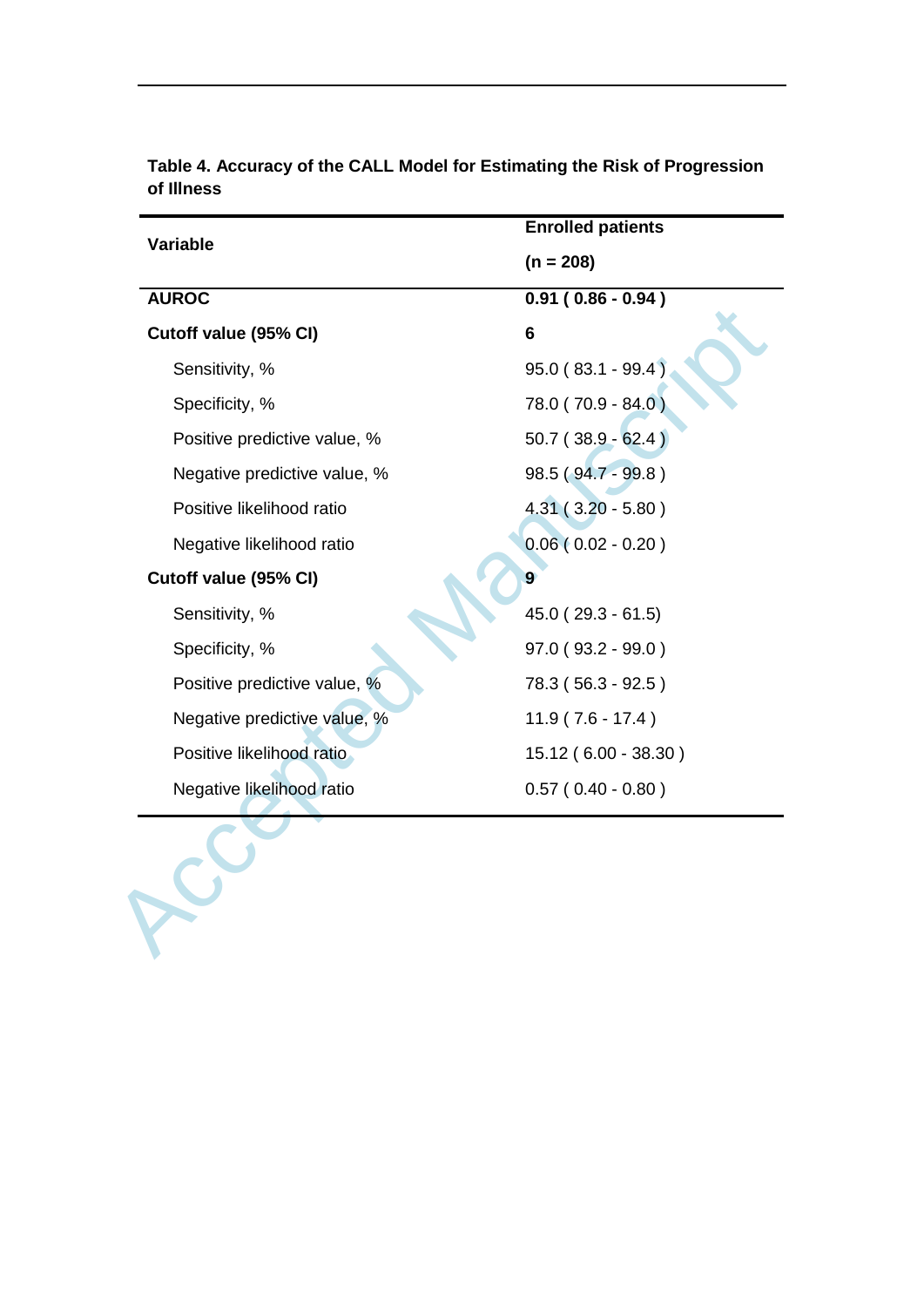Figure 1